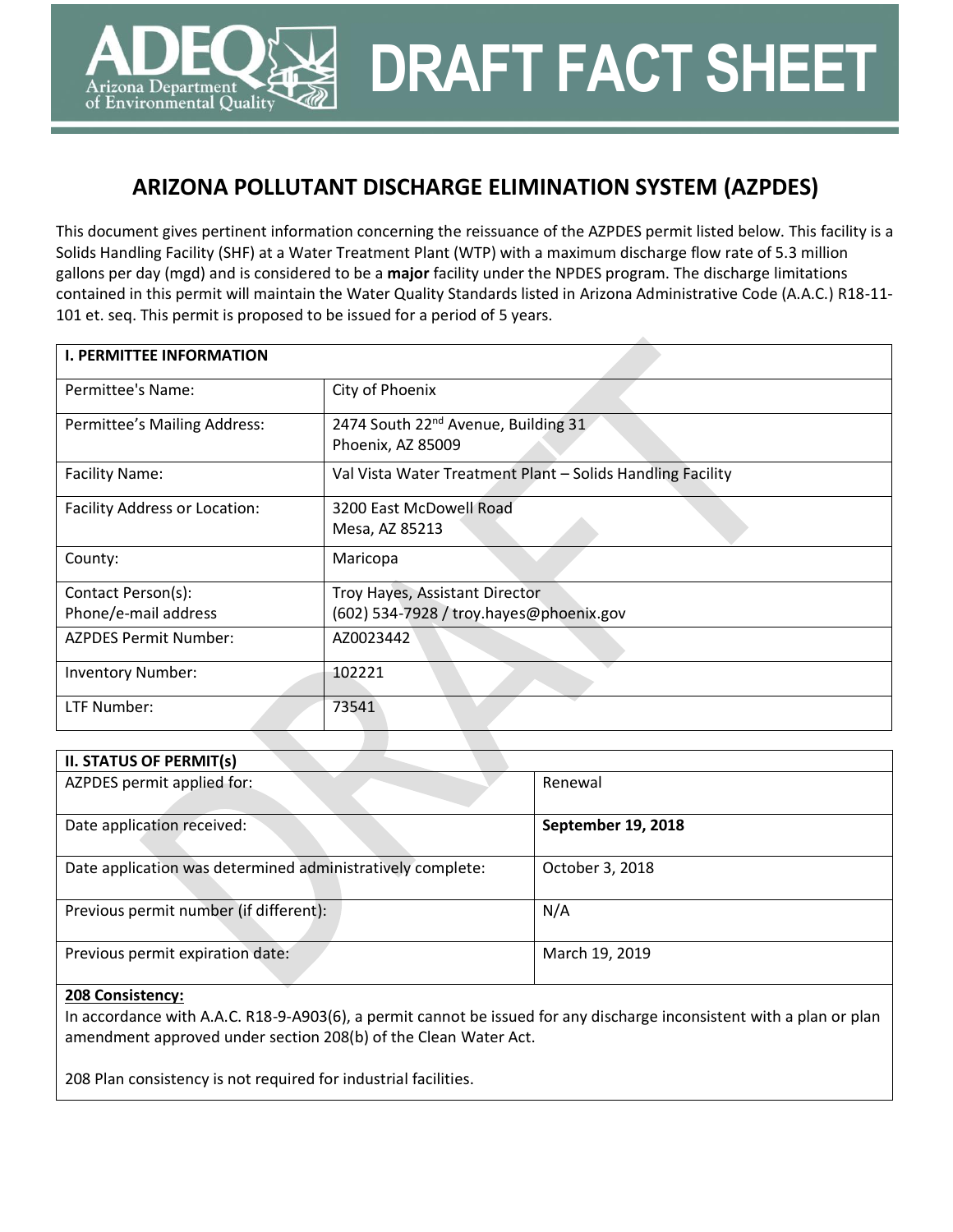

# **II. STATUS OF PERMIT(s)**

The City of Phoenix has the following permits issued by ADEQ applicable to the Val Vista Water Treatment Plant:

# **Type of Permit**

| Type 3.01 General Aquifer Protection   P105384 | Regulates discharges to the local |
|------------------------------------------------|-----------------------------------|
| Permit (APP)                                   | aquiter                           |

| <b>III. GENERAL FACILITY INFORMATION</b> |                                                                                                                                                                                                                                                                                                                                                                                                                                                                                                                                                                                                                                                                                                                                                                                                                                                  |
|------------------------------------------|--------------------------------------------------------------------------------------------------------------------------------------------------------------------------------------------------------------------------------------------------------------------------------------------------------------------------------------------------------------------------------------------------------------------------------------------------------------------------------------------------------------------------------------------------------------------------------------------------------------------------------------------------------------------------------------------------------------------------------------------------------------------------------------------------------------------------------------------------|
| Type of Facility:                        | Industrial facility; Water Treatment Plant - Solids Handling Facility                                                                                                                                                                                                                                                                                                                                                                                                                                                                                                                                                                                                                                                                                                                                                                            |
| <b>Facility Location Description:</b>    | The Val Vista WTP SHF is located on a 199-acre site on McDowell Road<br>between Lindsey and Val Vista Roads and approximately 5 miles<br>northeast of downtown Mesa.                                                                                                                                                                                                                                                                                                                                                                                                                                                                                                                                                                                                                                                                             |
| Design Discharge Flow:                   | Maximum Discharge Flow Rate = 5.3 mgd (Hydraulic Capacity)                                                                                                                                                                                                                                                                                                                                                                                                                                                                                                                                                                                                                                                                                                                                                                                       |
| <b>Facility Processes:</b>               | Grit basins and pre-sedimentation are used to remove solids. Pre-<br>sedimentation and final sedimentation basin blowdown and filter<br>backwash water are treated in the SHF. The SHF consists of<br>equalization basins, chemical conditioning, gravity thickeners, lagoons,<br>drying beds, and centrifuge dewatering. The coagulant used for<br>sedimentation and flocculation is ferric chloride; used to reduce the<br>volume of chemical used for treatment which reduces the volume of<br>solids produced. Granular activated carbon (GAC) contactors have<br>been added to achieve additional removal of organic material, and<br>chlorine dioxide added for oxidation to reduce quantity of chlorine<br>needed during the treatment process. Acrylamide is used at the end of<br>the treatment process to separate solids and liquids. |
| Nature of facility discharge:            | The discharge will consist of partially treated residuals from the pre-<br>sedimentation and sedimentation basins and filter backwash after<br>passing through gravity thickeners.                                                                                                                                                                                                                                                                                                                                                                                                                                                                                                                                                                                                                                                               |
| Average flow per discharge:              | There have been no discharges to the canal during the current permit<br>term.                                                                                                                                                                                                                                                                                                                                                                                                                                                                                                                                                                                                                                                                                                                                                                    |
| Continuous or intermittent discharge:    | Intermittent; generally a zero discharge facility unless there is a high<br>turbidity event.                                                                                                                                                                                                                                                                                                                                                                                                                                                                                                                                                                                                                                                                                                                                                     |
| Discharge pattern summary:               | No discharge flow records were submitted for the current permit term.<br>The facility only discharges from to the canal when there is increased<br>solids loading or for startup or shutdown of the WTP.                                                                                                                                                                                                                                                                                                                                                                                                                                                                                                                                                                                                                                         |

| <b>IV. RECEIVING WATER</b>                                                                                |                                                                                                                |  |  |  |
|-----------------------------------------------------------------------------------------------------------|----------------------------------------------------------------------------------------------------------------|--|--|--|
|                                                                                                           | The State of Arizona has adopted water quality standards to protect the designated uses of its surface waters. |  |  |  |
| Streams have been divided into segments and designated uses assigned to these segments. The water quality |                                                                                                                |  |  |  |
| standards vary by designated use depending on the level of protection required to maintain that use.      |                                                                                                                |  |  |  |
|                                                                                                           |                                                                                                                |  |  |  |
| <b>Receiving Water:</b>                                                                                   | South Canal; a Phoenix area canal                                                                              |  |  |  |
| Granite Reef Dam to all municipal WTP intakes                                                             |                                                                                                                |  |  |  |
| River Basin:                                                                                              | Middle Gila River Basin                                                                                        |  |  |  |
|                                                                                                           |                                                                                                                |  |  |  |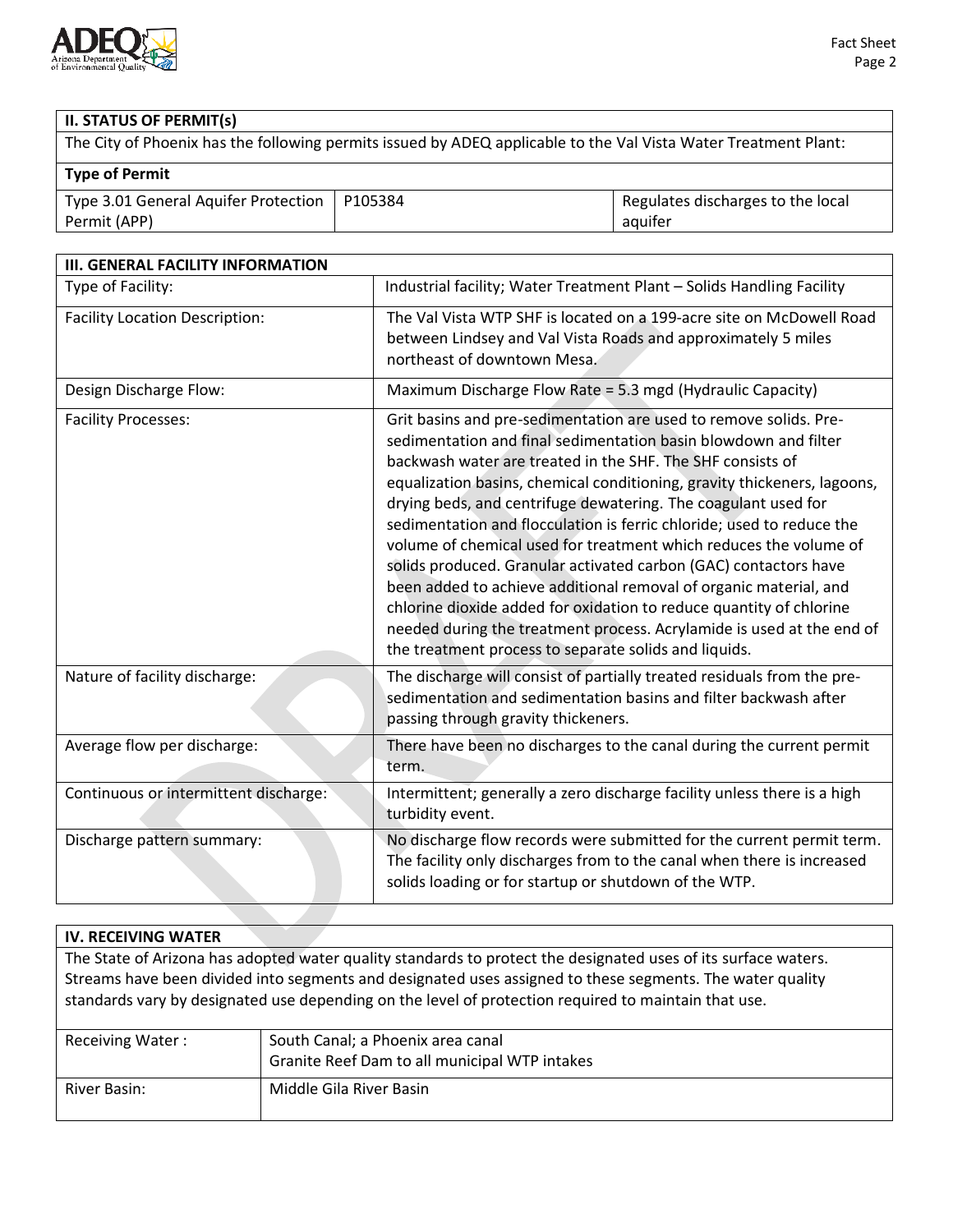

| <b>IV. RECEIVING WATER</b>                                                                                            |                                       |                                                                                                                         |  |
|-----------------------------------------------------------------------------------------------------------------------|---------------------------------------|-------------------------------------------------------------------------------------------------------------------------|--|
| Outfall Location(s):                                                                                                  | Outfall 001:                          | Township 2 N, Range 6 E, Section 32                                                                                     |  |
|                                                                                                                       |                                       | Latitude 33° 28' 15" N, Longitude 111° 45' 45" W                                                                        |  |
|                                                                                                                       |                                       | The outfall discharges to, or the discharge may reach, a surface water listed in Appendix B of A.A.C. Title 18, Chapter |  |
| 11, Article 1.                                                                                                        |                                       |                                                                                                                         |  |
| Designated uses for the                                                                                               | Agricultural Irrigation (AgI)         |                                                                                                                         |  |
| receiving water listed                                                                                                | Agricultural Livestock watering (AgL) |                                                                                                                         |  |
| above:                                                                                                                |                                       | Domestic Water Supply (DWS)                                                                                             |  |
| Is the receiving water on                                                                                             |                                       | No, and there are no TMDL issues associated.                                                                            |  |
| the 303(d) list?                                                                                                      |                                       |                                                                                                                         |  |
| Given the uses stated above, the applicable narrative water quality standards are described in A.A.C. R18-11-108, and |                                       |                                                                                                                         |  |
| the applicable numeric water quality standards are listed in A.A.C. R18-11-109 and in Appendix A thereof. In          |                                       |                                                                                                                         |  |
| real contracts of the contracts of the contracts of the contracts of the contracts of the contracts of the con        |                                       |                                                                                                                         |  |

developing AZPDES permits, the standards for all applicable designated uses are compared and limits that will protect for all applicable designated uses are developed based on the standards.

### **V. DESCRIPTION OF DISCHARGE**

The facility had no discharges during the current permit term. The following is the discharge quality based on samples taken on August 21, 2018 from the gravity thickeners. Although these samples were not taken during a high turbidity event, the data are included as an estimate of discharge quality.

| <b>Parameters</b>                   | <b>Units</b> | <b>Maximum Daily Discharge Concentration</b> |
|-------------------------------------|--------------|----------------------------------------------|
| <b>Total Suspended Solids (TSS)</b> | mg/L         | 2210                                         |
| Chlorine, Total Residual (TRC)      | mg/L         | < 0.22                                       |
| pH                                  | S.U.         | 6.9                                          |
| Arsenic                             | $\mu$ g/L    | 150                                          |
| Boron                               | $\mu$ g/L    | 217                                          |
| Chromium, Total                     | $\mu$ g/L    | 201                                          |
| Lead                                | $\mu$ g/L    | 141                                          |
| Manganese                           | $\mu$ g/L    | 8,110                                        |

| VI. STATUS OF COMPLIANCE WITH THE EXISTING AZPDES PERMIT |                                                                                |  |  |
|----------------------------------------------------------|--------------------------------------------------------------------------------|--|--|
| Date of most recent                                      | 04/18/2018; no potential violations were noted as a result of this inspection. |  |  |
| inspection:                                              |                                                                                |  |  |
| DMR files reviewed:                                      | 05/2016 through 11/2018                                                        |  |  |
| Lab reports reviewed:                                    | 05/2014 through 10/2018                                                        |  |  |
| <b>DMR Exceedances:</b>                                  | No exceedances were noted due to no discharge.                                 |  |  |
| NOVs issued:                                             | None                                                                           |  |  |
| NOVs closed:                                             | N/A                                                                            |  |  |
| Compliance orders:                                       | None                                                                           |  |  |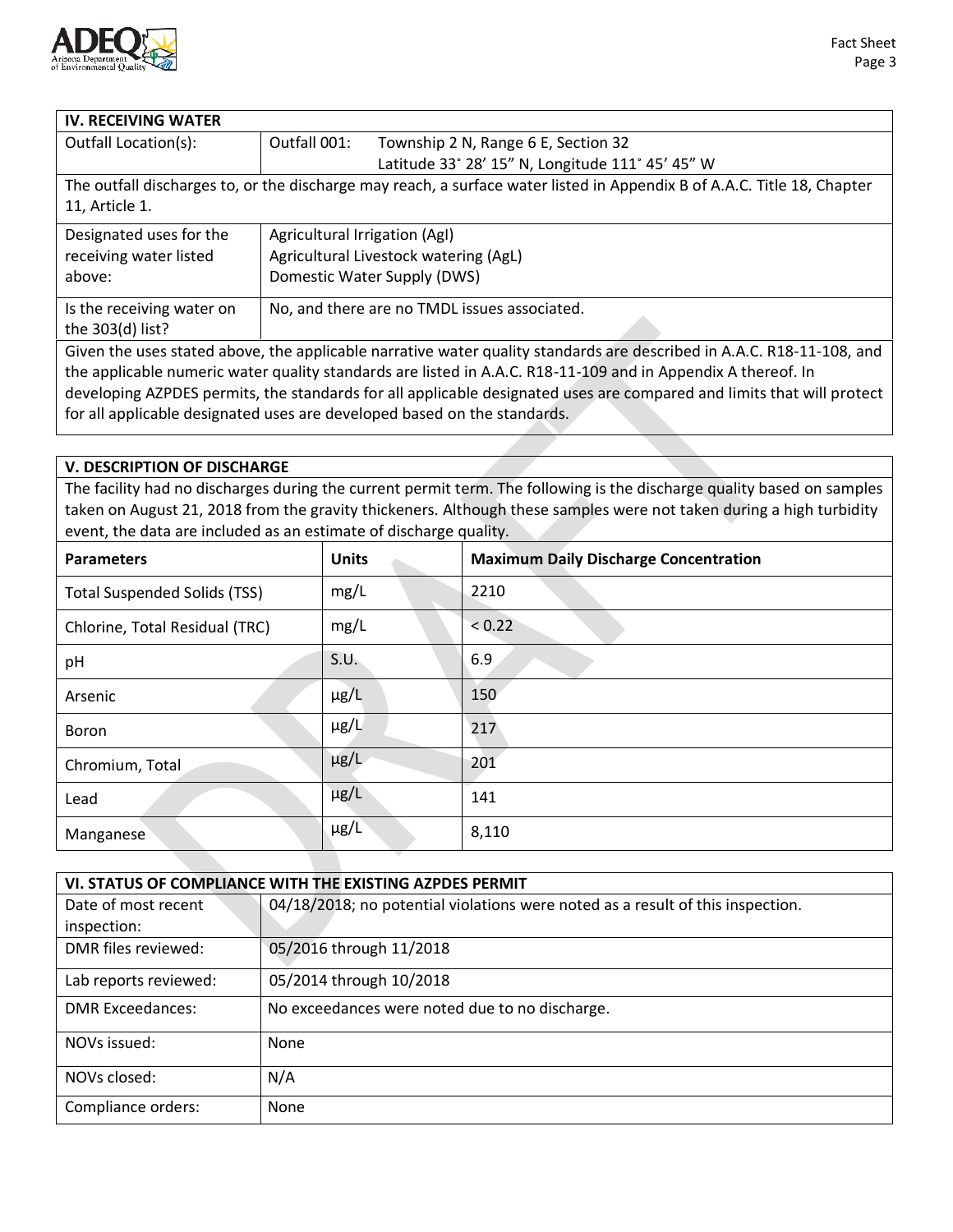

## **VII. PROPOSED PERMIT CHANGES**

The following table lists the major changes from the previous permit in this draft permit.

| <b>Parameter</b>                    | <b>Existing Permit</b>                                  | <b>Proposed permit</b>                                                                                                 | <b>Reason for change</b>                                                                                               |
|-------------------------------------|---------------------------------------------------------|------------------------------------------------------------------------------------------------------------------------|------------------------------------------------------------------------------------------------------------------------|
| <b>Reporting Location</b>           | Mail in hard copies of<br>DMRs and other<br>attachments | DMRs and other reports to<br>be submitted electronically<br>through myDEQ portal                                       | Language added to support the<br>NPDES electronic DMR reporting<br>rule that became effective on<br>December 21, 2015. |
| Mixing zone for<br>chromium (total) | No mixing zone for<br>chromium (total)                  | Mixing zone included for<br>chromium (total) and<br>monitoring required<br>upstream and downstream<br>from the outfall | A mixing zone for chromium<br>(total) was applied for and<br>approved.                                                 |

Anti-backsliding considerations – "Anti-backsliding" refers to statutory (Section 402(o) of the Clean Water Act) and regulatory (40 CFR 122.44(l)) requirements that prohibit the renewal, reissuance, or modification of an existing NPDES permit that contains discharge limits, permit conditions, or standards that are less stringent than those established in the previous permit. The rules and statutes do identify exceptions to these circumstances where backsliding is acceptable. This permit has been reviewed and drafted with consideration of anti-backsliding concerns.

No limits have been removed from the permit. Limits are retained in the draft permit for parameters where reasonable potential (RP) for an exceedance of a standard continues to exist or is indeterminate. In these cases, limits will be recalculated using the most current Arizona Water Quality Standards (WQS). If less stringent limits result due to a change in the WQS then backsliding is allowed in accordance with 303(d)(4) if the new limits are consistent with antidegradation requirements and the receiving water is in attainment of the new standard; see Section XII for information regarding antidegradation requirements.

No limits are less stringent due to a change in the WQS in this permit.

## **VIII. DETERMINATION OF DISCHARGE LIMITATIONS and ASSESSMENT LEVELS**

When determining what parameters need monitoring and/or limits included in the draft permit, both technologybased and water quality-based criteria were compared and the more stringent criteria applied.

### **Technology-based Limitations**:

No Technology-based Limitations have been promulgated for Potable Water Treatment Plants. During the development of the June 22, 1998 permit, the City of Phoenix conducted an analysis of the technology-based discharge limitations for WTP discharges and issued a report: "Study to Develop BCT for NPDES Permit Limits" in 1994. The study was amended in January 1997. In addition to establishing the best practicable control technology currently available (BPT) pursuant to A.A.C. R18-9-A905.A.4 (which incorporates 40CFR 125.3(d)(2)), the BCT study evaluated various treatment alternatives to determine best conventional pollutant control technology (BCT) as required by A.A.C.R18-9- A905.A.4 (which incorporates 40CFR 125.3(d)(2).). This study concluded that none of the BCT alternatives met the two tests of cost effectiveness; therefore, permit limitations were developed based on BPT. The study identified dewatering lagoons/solar drying beds as the most appropriate BPT, for the purpose of establishing costs. Dewatering lagoons were estimated to remove approximately 85% of the solids from the discharge. Land availability at the plant prohibited using only dewatering lagoons to achieve this solids removal level and additional alternatives were evaluated in the amended study.

The final technology-based limit for solids removal from influent to the SHF was determined to be 85% removal of intake solids calculated as a (calendar) monthly average.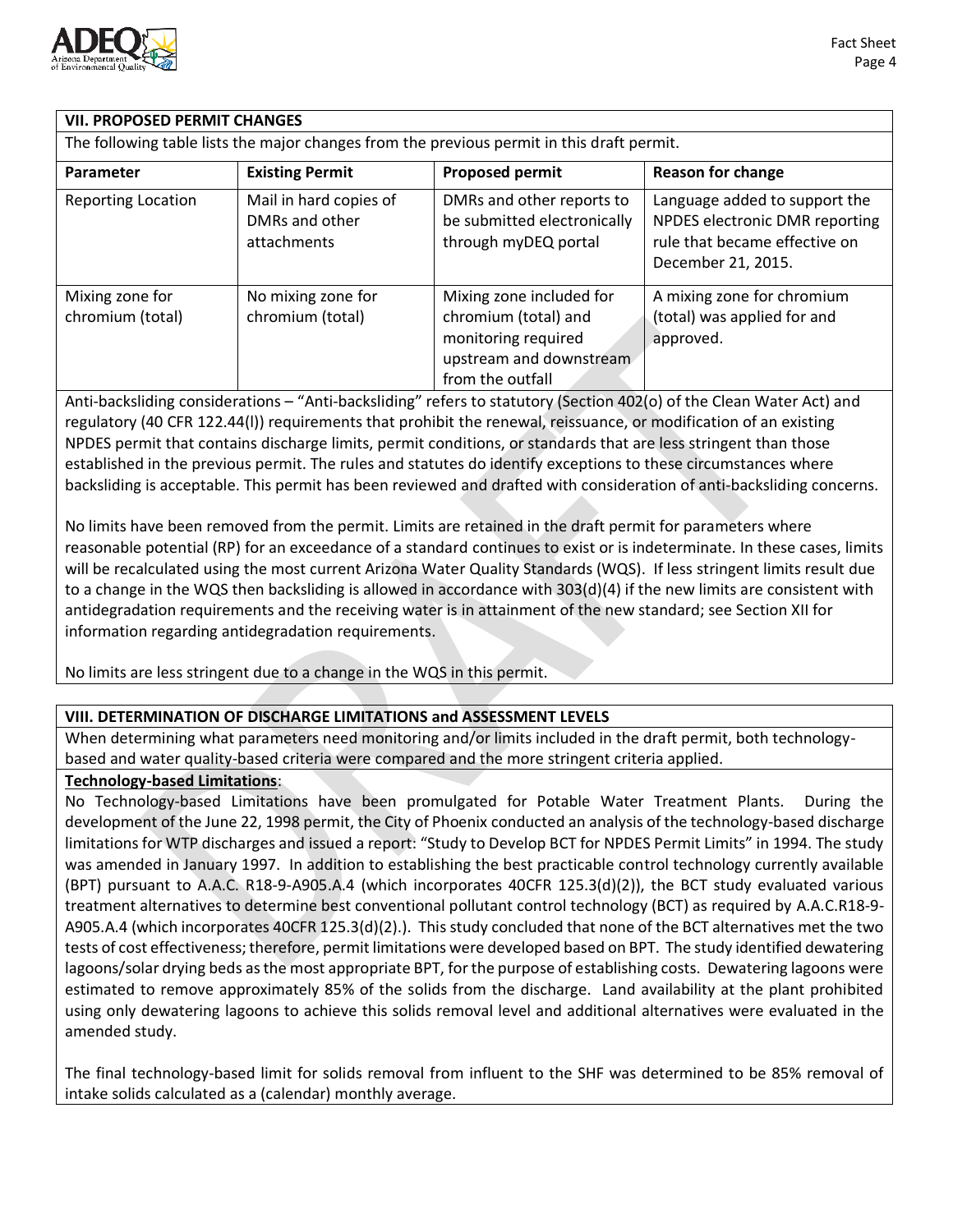

### **VIII. DETERMINATION OF DISCHARGE LIMITATIONS and ASSESSMENT LEVELS**

**Numeric Water Quality Standards**: As outlined in A.A.C. R18-11-109 and Appendix A:

Per 40 CFR 122.44(d)(1)(ii), (iii) and (iv), discharge limits must be included in the permit for parameters with "reasonable potential" (RP), that is, those known to be or expected to be present in the discharge at a level that could potentially cause any applicable numeric water quality standard to be exceeded. RP refers to the possibility, based on the statistical calculations using the data submitted, or consideration of other factors to determine whether the discharge may exceed the Water Quality Standards. The procedures used to determine RP are outlined in the *Technical Support Document for Water Quality-based Toxics Control (TSD)* (EPA/505/2-90-001). In most cases, the highest reported value for a parameter is multiplied by a factor (determined from the variability of the data and number of samples) to determine a "highest estimated value". This value is then compared to the lowest applicable Water Quality Standard for the receiving water. If the value is greater than the standard, RP exists and a water quality-based discharge limitation (WQBEL) is required in the permit for that parameter. RP may also be determined from BPJ based on knowledge of the treatment facilities and other factors. The basis for the RP determination for each parameter with a WQBEL is shown in the table on page 9.

The proposed permit limits were established using a methodology developed by EPA. Long Term Averages (LTA) were calculated for each designated use and the lowest LTA was used to calculate the average monthly limit (AML) and maximum daily limit (MDL) necessary to protect all uses. This methodology takes into account criteria, discharge variability, and the number of observations taken to determine compliance with the limit and is described in Chapter 5 of the TSD. Limits based on A&W criteria were developed using the "two-value steady state wasteload allocation" described on page 99 of the TSD. When the limit is based on human health criteria, the monthly average was set at the level of the applicable standard and a daily maximum limit was determined as specified in Section 5.4.4 of the TSD.

### **Mixing Zone**

Arizona state water quality rules require that water quality standards be achieved without mixing zones unless the permittee applies for and is approved for a mixing zone. The previous permit for the Val Vista WTP – SHF contained a mixing zone for arsenic, lead, and manganese. The mixing zone is a health based mixing zone based on the designated uses associated with drinking water standards. The City has requested this mixing zone be renewed for these parameters. The permit reestablishes a mixing zone for arsenic, lead, and manganese as requested.

Upon evaluation of the Val Vista WTP - SHF, ADEQ determined there would be a reasonable potential for chromium (total) to exceed the applicable water quality standard. The City thus requested to establish a mixing zone for chromium (total). ADEQ determined the request met the requirements of the Arizona mixing zone rules based on the dilution ratios associated with the discharge to the South Canal and approved the chromium (total) mixing zone.

The following factors in Arizona mixing zone rules listed in A.A.C. R18-11-114(D) were considered upon approving the request:

| Factor                                       | Consideration                                                                                                                                                                                                               |
|----------------------------------------------|-----------------------------------------------------------------------------------------------------------------------------------------------------------------------------------------------------------------------------|
| Assimilative capacity of the receiving water | Results from a steady-state mass balance model of the<br>discharge to the canal indicates there will be more than<br>50% available assimilative capacity of chromium (total)<br>remaining in the canal.                     |
| Likelihood of adverse human health effects   | The most stringent health based standard for chromium<br>(total) is 100 µg/L, which is substantially greater than the<br>hypothetical resultant in-stream chromium (total)<br>concentration in the model results on page 7. |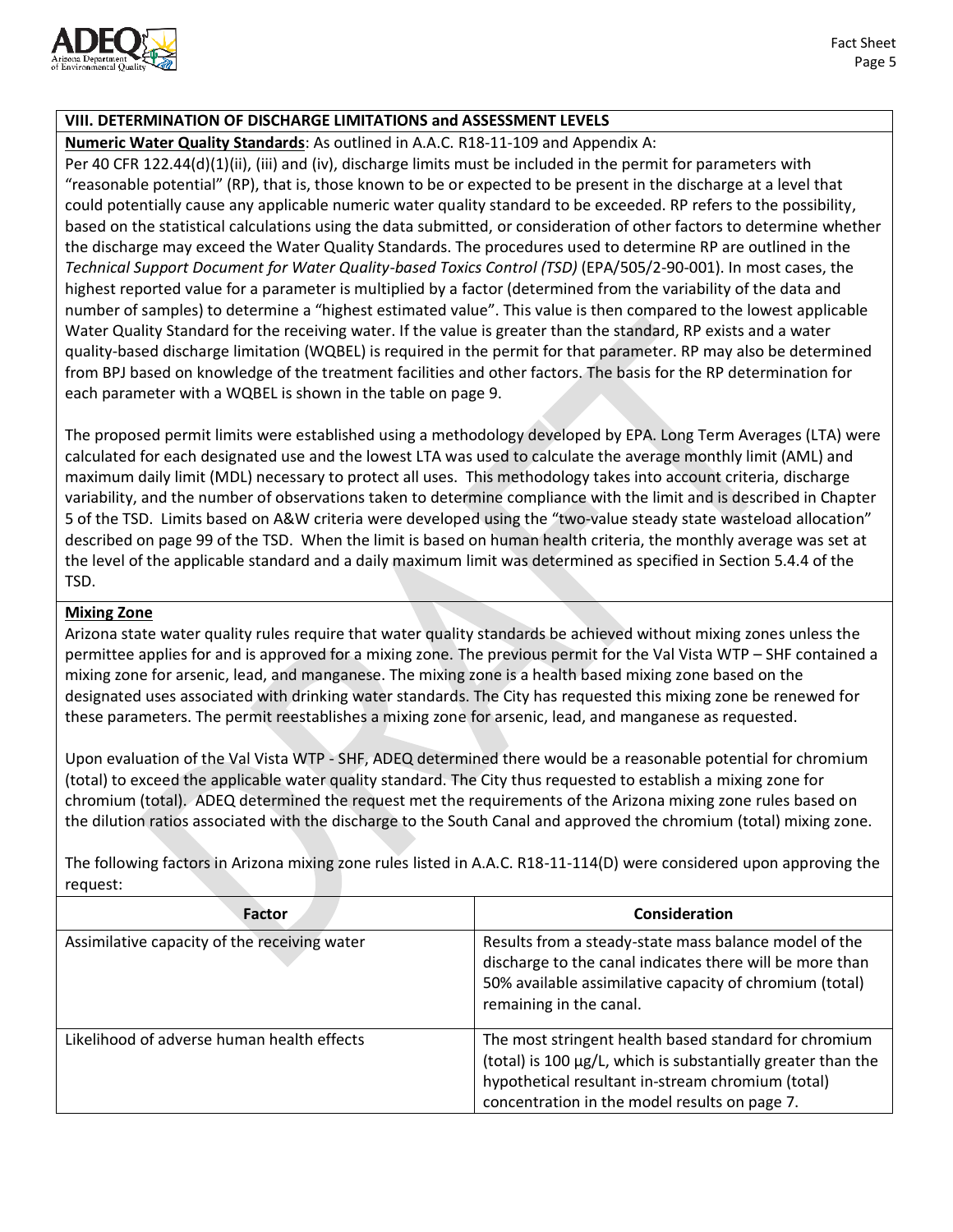

| VIII. DETERMINATION OF DISCHARGE LIMITATIONS and ASSESSMENT LEVELS                                |                                                                                                                                                                                                                                                  |
|---------------------------------------------------------------------------------------------------|--------------------------------------------------------------------------------------------------------------------------------------------------------------------------------------------------------------------------------------------------|
| Location of drinking water plant intakes and public<br>swimming areas                             | Modeled chromium (total) concentrations in the<br>receiving water are below standards for drinking water<br>standards. In addition the nearest WTP intake is<br>approximately 9.8 miles away.                                                    |
| Predicted exposure of biota and the likelihood that<br>resident biota will be adversely affected  | N/A - The receiving water does not have aquatic and<br>wildlife designated uses.                                                                                                                                                                 |
| Bioaccumulation                                                                                   | N/A - The receiving water does not have aquatic and<br>wildlife designated uses.                                                                                                                                                                 |
| Size of the zone of initial dilution                                                              | The receiving water does not have aquatic and wildlife<br>uses and thus determining acute lethality to organisms in<br>the zone of initial dilution does not apply. The discharge<br>will be modeled using a steady-state mass balance<br>model. |
| Known or predicted safe exposure levels for the pollutant<br>for which the mixing zone is granted | Discharge concentration are well below safe exposure<br>levels for chromium (total).                                                                                                                                                             |
| Size of the mixing zone                                                                           | It is assumed the discharge will be completely mixed<br>prior to a water treatment plant intake.                                                                                                                                                 |
| Location of the mixing zone relative to biologically<br>sensitive areas in the surface water      | The receiving water doesn't have aquatic and wildlife<br>designated uses.                                                                                                                                                                        |
| Concentration gradient of the pollutant within the mixing<br>zone                                 | The receiving water doesn't have aquatic and wildlife<br>designated uses. A complete mix is assumed.                                                                                                                                             |
| Sediment deposition                                                                               | None                                                                                                                                                                                                                                             |
| Potential for attracting aquatic life to the mixing zone                                          | None                                                                                                                                                                                                                                             |
| Cumulative impacts of other mixing zones and other<br>discharges to the surface water             | Not applicable                                                                                                                                                                                                                                   |

Rapid and complete mixing occurs when the lateral variation in the concentration of a pollutant in the direct vicinity of the outfall is small. Outfall 001 from the Val Vista SHF enters into the South Canal approximately 9.8 miles upstream from the nearest WTP intake. It is assumed the discharge will be fully mixed before reaching a water treatment plant intake and the steady state dilution model is used to calculate the mixing zone.

The following steady-state mass balance formula was used to determine reasonable potential for chromium (total) in consideration of the applicant's request for a mixing zone:  $Q_sC_s + Q_dC_d = Q_rC_r$ 

Where:

 $Q<sub>s</sub>$  = background in-stream flow above discharge point during critical conditions based on data provided by SRP (harmonic mean flow; human health criteria)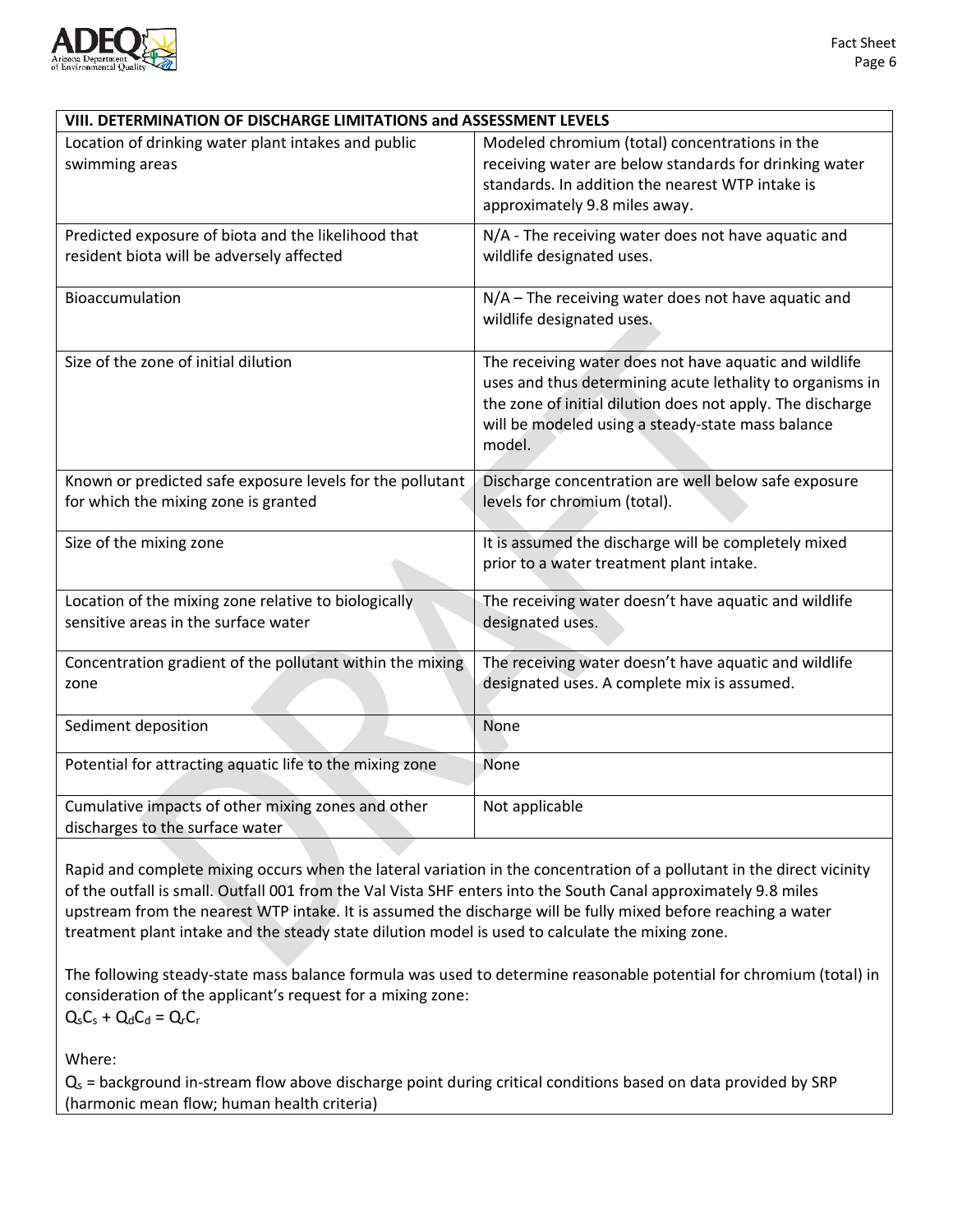

# **VIII. DETERMINATION OF DISCHARGE LIMITATIONS and ASSESSMENT LEVELS**  $C_s$  = maximum background in-stream chromium (total) concentration based on raw data provided by SRP for the past 5 years  $Q_d$  = facility design capacity was used for maximum waste discharge flow  $C_d$  = highest estimated maximum discharge concentration for chromium (total) (using the highest reported value from gravity thickener data)  $Q_r$  = stream flow below outfall (discharge flow plus upstream flow)  $C_r$  = resultant in-stream pollutant concentration. Model Results:  $Q<sub>s</sub>$  (Average annual flow in the canal upstream of outfall) = 244 MGD  $C_s$  (Maximum background concentration of chromium (total) upstream of outfall) = 6.1  $\mu$ g/L  $Q_d$  (Facility design flow rate; hydraulic capacity) = 5.3 MGD  $C_d$  (Maximum gravity thickener sample concentration for chromium (total)) = 201 µg/L  $Q<sub>r</sub>$  (Average annual canal flow below outfall) = 249 MGD  $C_r$  (Resultant in-stream chromium (total) concentration) = 10  $\mu$ g/L RP is determined based on the projected maximum receiving water concentration at the edge of the mixing zone. This is determined by solving for  $C_r$  using the critical inputs into the steady-state mass balance formula. Solving for  $C_r$ to determine RP yields:  $C_r = (Q_s C_s + Q_d C_d)/Q_r$  $C_r = 10 \mu g/L$ Because the C<sub>r</sub> value of 10 µg/L is less than the chromium (total) standard of 100 µg/L it was determined that there would not be RP for an exceedance of the domestic water source chromium (total) standard. See Section XII for the mixing zone discussion. **Assessment Levels (ALs)** ALs are listed in Part I.B of the permit. An AL differs from a discharge limit in that an exceedance of an AL is not a

permit violation. Instead, ALs serve as triggers, alerting the permitting authority when there is cause for re-evaluation of RP for exceeding a water quality standard, which may result in new permit limitations. The AL numeric values also serve to advise the permittee of the analytical sensitivity needed for meaningful data collection. Trace substance monitoring is required when there is uncertain RP (based on non-detect values or limited datasets) or a need to collect additional data or monitor treatment efficacy on some minimal basis. A reopener clause is included in the draft permit should future monitoring data indicate water quality standards are being exceeded.

The requirement to monitor for these parameters is included in the draft permit according to A.A.C. R18-11-104(C) and Appendix A. ALs listed for each parameter were calculated in the same manner that a limit would have been calculated (see Numeric Water Quality Standards Section above).

## **Whole Effluent Toxicity (WET)**

ADEQ no longer requires WET testing if the receiving water has no aquatic and wildlife designated uses. Although the narrative standard prohibiting the discharge of toxic pollutants applies to all discharges, the test species are not appropriate for these receiving waters and no alternative tests are readily available. Therefore, WET testing is not required in this permit, and Part IV for WET testing is shown as "not applicable."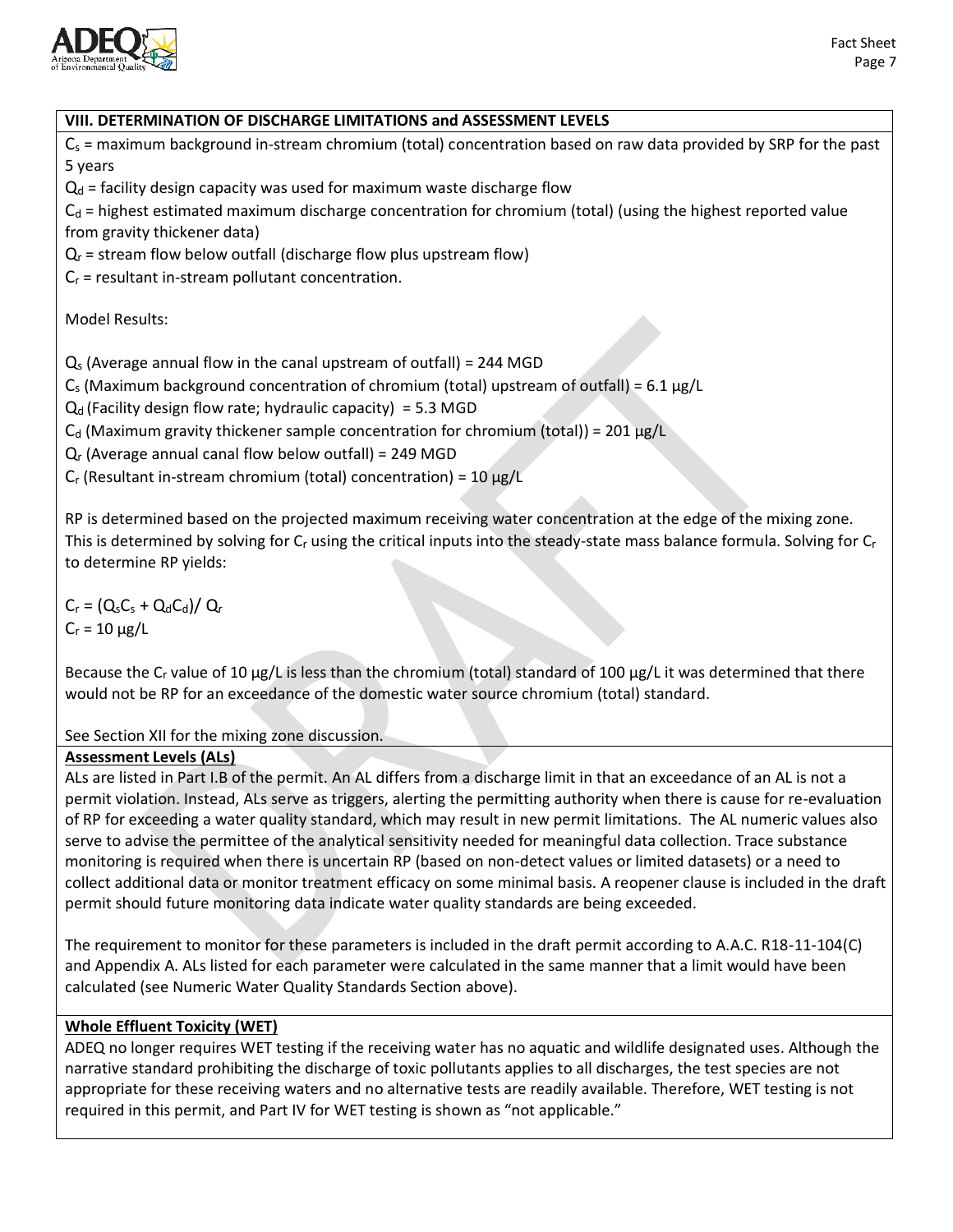

### **VIII. DETERMINATION OF DISCHARGE LIMITATIONS and ASSESSMENT LEVELS**

### **Discharge Characterization (DC)**

In addition to monitoring for parameters assigned either a limit or an AL, sampling is required to assess the presence of pollutants in the discharge at certain minimum frequencies for additional suites of parameters, whether the facility is discharging or not. If the facility does not discharge, sampling of additional suites of parameters will be from a solids handling facility settling location most representative of a potential discharge. This monitoring is specified in Table 3 – Discharge Characterization Testing – Selected Metals and Trace Substances.

• Table 3 – Discharge Characterization Testing – Selected Metals, and Trace Substances

NOTE: Some parameters listed in Tables 3 are also listed in Tables 1 or 2. In this case, the data from monitoring under Tables 1 or 2 may be used to satisfy the requirements of Tables 3 provided the specified sample types are the same. In the event the facility does not discharge to a water of the U.S. during the life of the permit, DC monitoring of representative samples of the discharge is still required.

The purpose of Discharge Characterization (DC) monitoring is to characterize the discharge and determine if the parameters of concern are present in the discharge and at what levels. This monitoring will be used to assess RP per 40 CFR 122.44(d)(1)(iii)). DC monitoring is required in accordance with 40 CFR 122.43(a), 40 CFR 122.44(i), and 40 CFR 122.48(b) as well as A.R.S. §49-203(A)(7). If pollutants are noted at levels of concern during the permit term, this permit may also be reopened to add related limits or conditions.

### **Permit Limitations and Monitoring Requirements**

The table that follows summarizes the parameters that are limited in the permit and the rationale for that decision. Also included are the parameters that require monitoring without any limitations or that have not been included in the permit at all and the basis for those decisions. The corresponding monitoring requirements are shown for each parameter. In general, the regulatory basis for monitoring requirements is per 40 CFR §122.44(i) *Monitoring requirements,* and 40 CFR §122.48(b), *Required monitoring*; all of which have been adopted by reference in A.A.C. R18-9-A905, *AZPDES Program Standards*.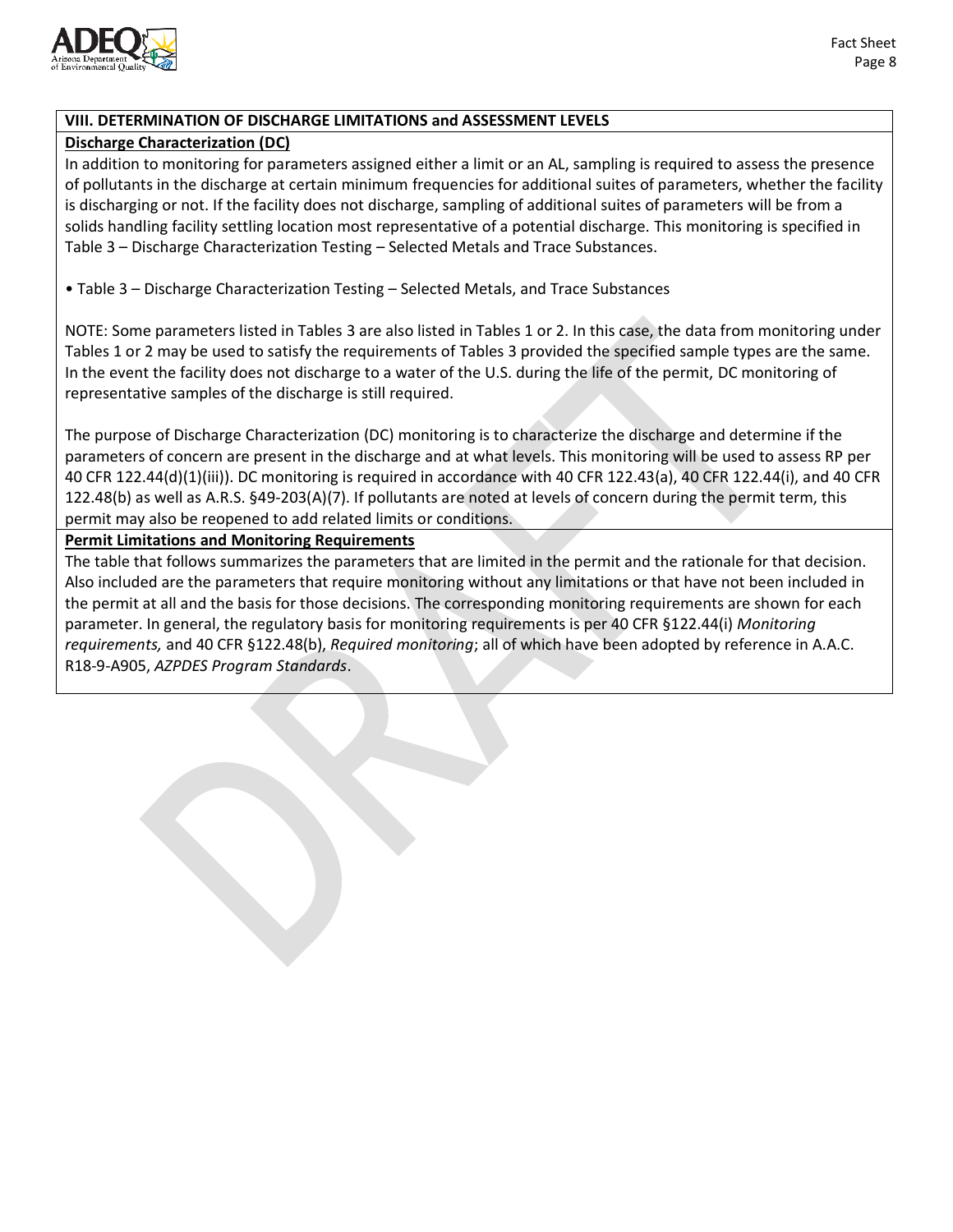

| Parameter                              | Lowest Standard / Designated Use                                                                                                                                                                                                                                                                                                                                                     | <b>Maximum</b><br>Reported<br><b>Daily Value</b> | No. of<br><b>Samples</b> | <b>Estimated</b><br><b>Maximum</b><br>Value | <b>RP Determination</b>                                 | Proposed Monitoring Requirement/ Rationale (1)                                                                                                                                                                                                                                    |
|----------------------------------------|--------------------------------------------------------------------------------------------------------------------------------------------------------------------------------------------------------------------------------------------------------------------------------------------------------------------------------------------------------------------------------------|--------------------------------------------------|--------------------------|---------------------------------------------|---------------------------------------------------------|-----------------------------------------------------------------------------------------------------------------------------------------------------------------------------------------------------------------------------------------------------------------------------------|
| Flow                                   | $- - -$                                                                                                                                                                                                                                                                                                                                                                              | - - -                                            | $\sim$ $\sim$ $\sim$     | $\sim$ $\sim$ $\sim$                        | $- - -$                                                 | Discharge flow is to be monitored on a continual basis<br>using a flow meter.                                                                                                                                                                                                     |
| <b>Total Suspended</b><br>Solids (TSS) | Limit for percent removal is<br>included. No numeric limit is set<br>for either concentration or mass<br>of TSS. However, 85% removal of<br>TSS by weight on a monthly<br>average is required. This<br>requirement is based on case-<br>specific BPT and BCT studies done<br>during development of the 1998<br>permit as specified in A.A.C. R18-<br>9-A905.A.4 and discussed above. | 2210 mg/L                                        | $\mathbf{1}$             | N/A                                         | Technology-based<br>limit (BPJ)                         | Monitoring for influent (to the water treatment plant) and<br>discharge TSS is to be conducted daily during periods of<br>discharge (2). Composite samples are required. Monthly<br>average shall be calculated assuming 100% removal of TSS<br>on days when no discharge occurs. |
| Chlorine, Total<br>Residual (TRC)      | 4,000 µg/L/ Drinking Water Standard<br>(DWS)                                                                                                                                                                                                                                                                                                                                         | $< 220 \mu g/L$                                  | $\mathbf{1}$             | N/A                                         | N/A                                                     | Chlorination of the drinking water has been moved to<br>after the major sources of SHF influent, therefore, high<br>chlorine residuals are anticipated. Monitoring is required<br>during discharge (2) and an assessment level remains in<br>the permit.                          |
| pH                                     | Minimum: 6.5<br>Maximum: 9.0<br>AgL<br>A.A.C. R18-11-109(B)                                                                                                                                                                                                                                                                                                                          | 6.9                                              | $\mathbf 1$              | N/A                                         | WQBEL is included.                                      | pH is to be monitored once daily (2) using a discrete<br>sample of the discharge and a WQBEL is set. 40 CFR Part<br>136 specifies that grab samples must be collected for pH.                                                                                                     |
| Antimony                               | 6 µg/L/DWS                                                                                                                                                                                                                                                                                                                                                                           | $<$ 40 $\mu$ g/L                                 | $\mathbf{1}$             | N/A                                         | RP Indeterminate<br>(Insufficient Data<br>and High LOQ) | An assessment level remains in the permit and monitoring<br>is required when discharge occurs (2).                                                                                                                                                                                |
| Arsenic                                | 10 μg/L/DWS                                                                                                                                                                                                                                                                                                                                                                          | $150 \mu g/L$                                    | $\mathbf{1}$             | N/A                                         | <b>RP Exists</b>                                        | A WQBEL remains in the permit and monitoring is<br>required at the mixing zone when discharge occurs (2).                                                                                                                                                                         |
| Beryllium                              | 4 µg/L/DWS                                                                                                                                                                                                                                                                                                                                                                           | $3.4 \mu g/L$                                    | $\mathbf{1}$             | N/A                                         | RP Indeterminate<br>(Insufficient Data)                 | Sampling for discharge characterization remains in the<br>permit and monitoring is required when discharge occurs.                                                                                                                                                                |
| Boron                                  | 1,000 µg/L/ AgI                                                                                                                                                                                                                                                                                                                                                                      | 217 µg/L                                         | $\mathbf 1$              | N/A                                         | RP Indeterminate<br>(Insufficient Data)                 | An assessment level remains in the permit and monitoring<br>is required when discharge occurs (2).                                                                                                                                                                                |
| Cadmium                                | 5 µg/L/DWS                                                                                                                                                                                                                                                                                                                                                                           | $<$ 4 $\mu$ g/L                                  | $\mathbf{1}$             | N/A                                         | RP Indeterminate<br>(Insufficient Data)                 | Sampling for discharge characterization remains in the<br>permit and monitoring is required when discharge occurs.                                                                                                                                                                |
| Chromium (Total)                       | 100 μg/L/ DWS                                                                                                                                                                                                                                                                                                                                                                        | 201 µg/L                                         | $\mathbf 1$              | N/A                                         | No RP based on<br>mixing zone model<br>results          | Monitoring is required daily at the mixing zone for the<br>duration of any discharge (2).                                                                                                                                                                                         |
| Chromium VI                            | 21 µg/L/DWS                                                                                                                                                                                                                                                                                                                                                                          | No Data                                          | N/A                      | N/A                                         | RP Indeterminate<br>(No Data)                           | Sampling for discharge characterization remains in the<br>permit and monitoring is required when discharge occurs,<br>only if chromium (total) exceeds 8 µg/L.                                                                                                                    |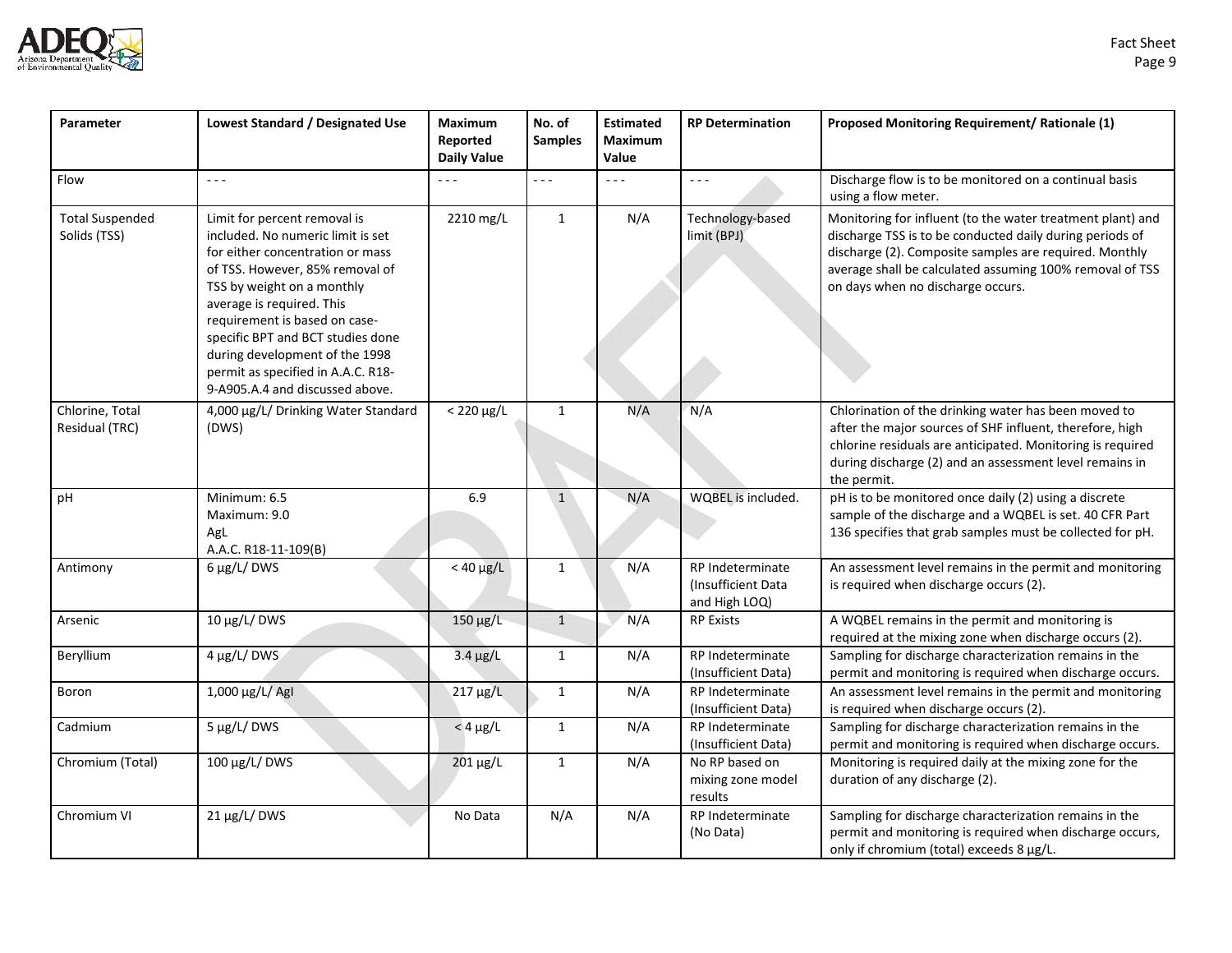

| Parameter                             | Lowest Standard / Designated Use | <b>Maximum</b><br>Reported<br><b>Daily Value</b> | No. of<br><b>Samples</b> | <b>Estimated</b><br><b>Maximum</b><br>Value | <b>RP Determination</b>                        | <b>Proposed Monitoring Requirement/ Rationale (1)</b>                                                              |
|---------------------------------------|----------------------------------|--------------------------------------------------|--------------------------|---------------------------------------------|------------------------------------------------|--------------------------------------------------------------------------------------------------------------------|
| Copper                                | 500 μg/L/ AgL                    | 295 µg/L                                         | 1                        | N/A                                         | RP Indeterminate<br>(Insufficient Data)        | An assessment level remains in the permit and monitoring<br>is required when discharge occurs (2).                 |
| Cyanide                               | 200 µg/L/ DWS and AgL            | $<$ 5 $\mu$ g/L                                  | $\mathbf{1}$             | N/A                                         | RP Indeterminate<br>(Insufficient Data)        | Sampling for discharge characterization remains in the<br>permit and monitoring is required when discharge occurs. |
| Lead                                  | $15 \mu g/L / DWS$               | $141 \mu g/L$                                    | $\mathbf{1}$             | N/A                                         | <b>RP Exists</b>                               | A WQBEL remains in the permit and monitoring is<br>required at the mixing zone when discharge occurs (2).          |
| Manganese                             | 980 μg/L/ DWS                    | 8,110 µg/L                                       | 1                        | N/A                                         | <b>RP Exists</b>                               | A WQBEL remains in the permit and monitoring is<br>required at the mixing zone when discharge occurs (2).          |
| Mercury                               | $2 \mu g/L$ DWS                  | $< 0.2 \mu g/L$                                  | 1                        | N/A                                         | RP Indeterminate<br>(Insufficient Data)        | Sampling for discharge characterization remains in the<br>permit and monitoring is required when discharge occurs. |
| Nickel                                | 140 μg/L/ DWS                    | 99 $\mu$ g/L                                     | 1                        | N/A                                         | RP Indeterminate<br>(Insufficient Data)        | Sampling for discharge characterization remains in the<br>permit and monitoring is required when discharge occurs. |
| Selenium                              | 20 µg/L/ AgI                     | $2.1 \mu g/L$                                    |                          | N/A                                         | RP Indeterminate<br>(Insufficient Data)        | Sampling for discharge characterization remains in the<br>permit and monitoring is required when discharge occurs. |
| Silver                                | 35 µg/L/DWS                      | $< 10 \mu g/L$                                   |                          | N/A                                         | RP Indeterminate<br>(Insufficient Data)        | Sampling for discharge characterization remains in the<br>permit and monitoring is required when discharge occurs. |
| Thallium                              | $2 \mu g/L$ DWS                  | $0.77 \mu g/L$                                   | 1                        | N/A                                         | <b>RP</b> Indeterminate<br>(Insufficient Data) | Sampling for discharge characterization remains in the<br>permit and monitoring is required when discharge occurs. |
| <b>Total Trihalomethanes</b><br>(THM) | 80 μg/L DWS                      | $7.2 \mu g/L$                                    | $\mathbf{1}$             | N/A                                         | RP Indeterminate<br>(Insufficient Data)        | An assessment level remains in the permit and monitoring<br>is required when discharge occurs (2).                 |
| Zinc                                  | 2,100 µg/L/ DWS                  | 309 µg/L                                         | $\mathbf{1}$             | N/A                                         | RP Indeterminate<br>(Insufficient Data)        | Sampling for discharge characterization remains in the<br>permit and monitoring is required when discharge occurs. |

Footnotes:

 $\overline{(1)}$  The monitoring frequencies are required as specified in the permit when the facility is discharging.

(2) Monitor daily for a maximum of 4 samples per month. Monitoring required only in months when discharge occurs.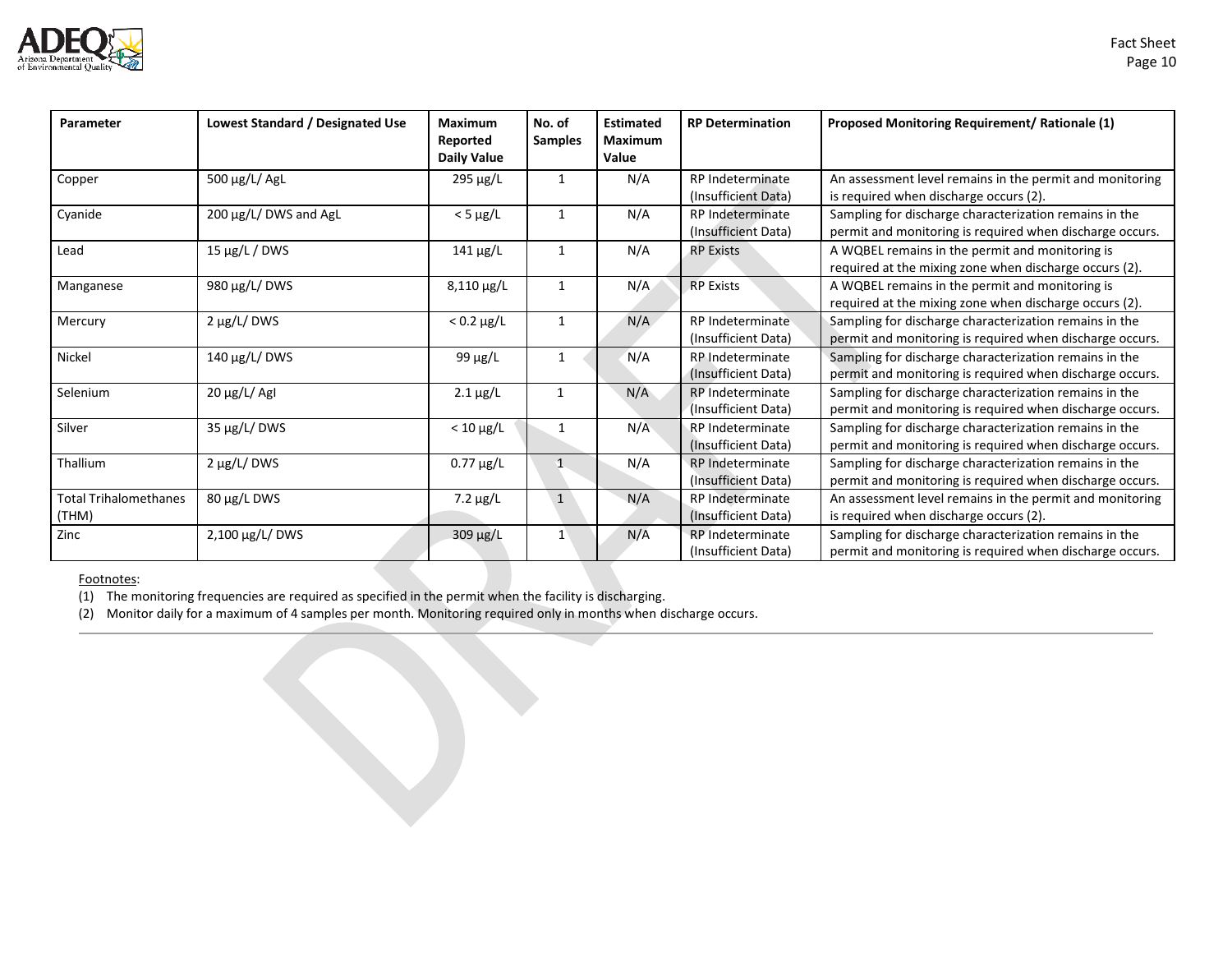

# **IX. NARRATIVE WATER QUALITY STANDARDS**

All narrative limitations in A.A.C. R18-11-108 that are applicable to the receiving water are included in Part I, Sections D and E of the draft permit.

# **X. MONITORING AND REPORTING REQUIREMENTS** (Part II of Permit)

Section 308 of the Clean Water Act and 40 CFR Part 122.44(i) require that monitoring be included in permits to determine compliance with discharge limitations. Additionally, monitoring may be required to gather data for future discharge limitations or to monitor discharge impacts on receiving water quality.

For the purposes of this permit, a "composite" means a collection of a constant sample volume at timed intervals that vary based on the stream (discharge) flow.

These criteria for composite sampling are included in order to obtain samples that are representative of the discharge given the potential variability in the duration, frequency and magnitude of discharges from this facility.

Discrete (i.e., grab) samples are specified in the permit for parameters that for varying reasons are not amenable to compositing.

Monitoring locations are specified in the permit (Part I.A and Part I.F) in order to ensure that representative samples of the influent and discharge are consistently obtained.

The requirements in the permit pertaining to Part II, Monitoring and Reporting, are included to ensure that the monitoring data submitted under this permit is accurate in accordance with 40 CFR 122.41(e). The permittee has the responsibility to determine that all data collected for purposes of this permit meet the requirements specified in this permit and is collected, analyzed, and properly reported to ADEQ.

The permit (Part II.A.2) requires the permittee to keep a Quality Assurance (QA) Manual at the facility, describing sample collection and analysis processes; the required elements of the QA Manual are outlined.

Reporting requirements for monitoring results are detailed in Part II, Sections B.1 and 2 of the permit, including completion and submittal of Discharge Monitoring Reports (DMRs), and AZPDES Flow Record forms. The permittee is responsible for conducting all required monitoring and reporting the results to ADEQ on DMRs or as otherwise specified in the permit.

# **Electronic reporting**

The US EPA has published a final regulation that requires electronic reporting and sharing of Clean Water Act National Pollutant Discharge Elimination System (NPDES) program information instead of the current paper-based reporting (Federal Register, Vol. 80, No. 204, October 22, 2015). Beginning December 21, 2016 (one year after the effective date of the regulation), the Federal rule required permittees to make electronic submittals of any monitoring reports and forms called for in their permits. ADEQ has created an online portal called myDEQ that allows users to submit their discharge monitoring reports and other applicable reports required in the permit.

Requirements for retention of monitoring records are detailed in Part II.D of the permit.

# **XI. BIOSOLIDS REQUIREMENTS**

Not applicable – this is an industrial facility.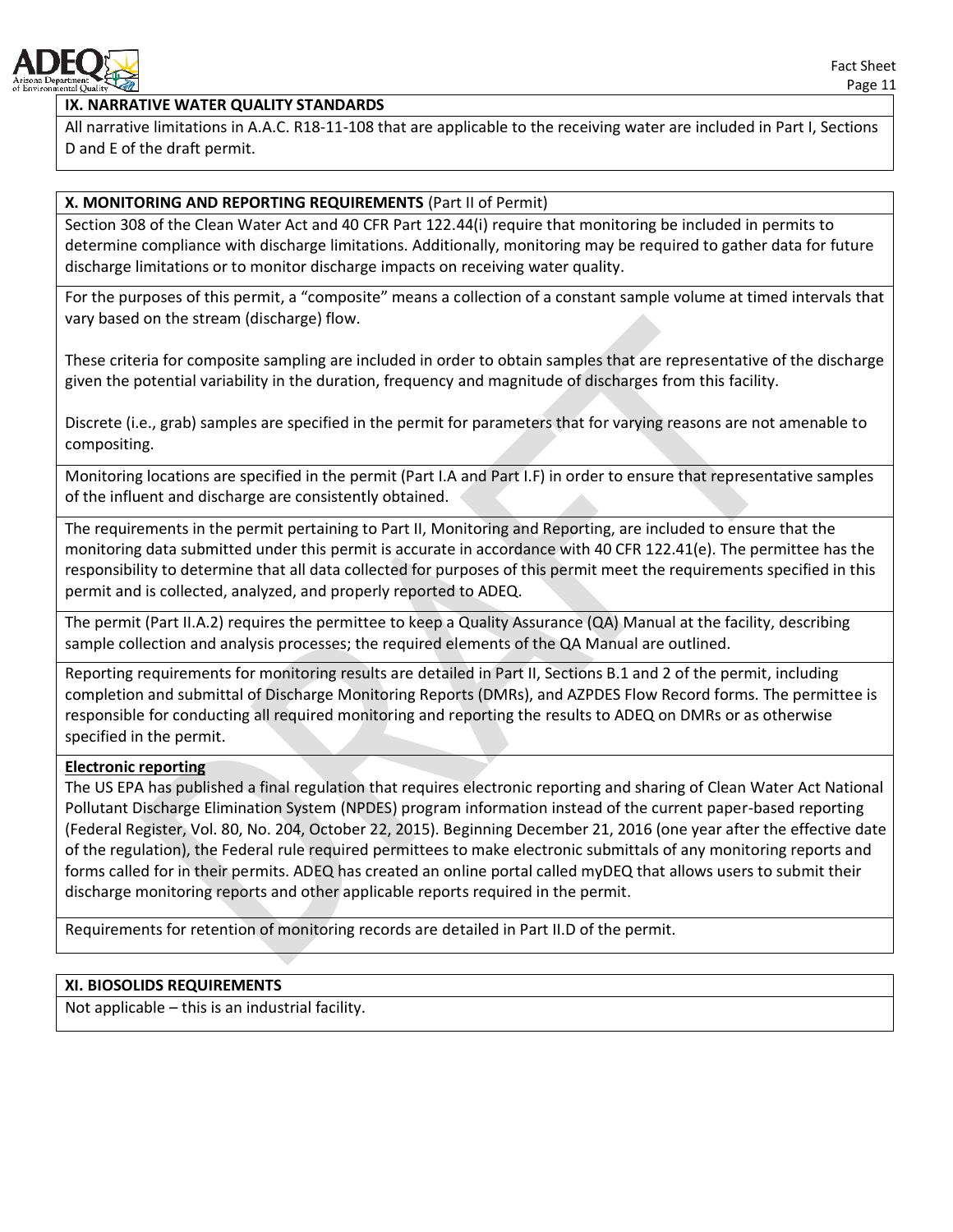

### **XII. SPECIAL CONDITIONS** (Part V in Permit)

### **Mixing Zone**

A mixing zone has been reestablished for arsenic, lead, and manganese in the South Canal. The mixing zone for these parameters has not changed from the previous permit and will remain as extending for 341 meters downstream of the outfall. Monitoring is required upstream of Outfall 001 and 341 meters downstream of Outfall 001. Permit limits must be met at the downstream location for arsenic, lead, and manganese.

This permit establishes a new mixing zone for chromium (total). The analysis of the discharge into the canal using a steady-state mass balance model indicated there would be no reasonable potential for chromium (total) to exceed the applicable water quality standard. Monitoring for chromium (total) upstream and downstream of Outfall 001 during a discharge event is required.

### **Operation**

This permit condition requires the permittee to ensure that the WTP has an operator who is certified at the appropriate level for the facility, in accordance with A.A.C. R18-4-202.A.2.

### **Best Management Practices (BMPs)**

The City of Phoenix is required to maintain a BMP Plan. The BMP Plan identifies actions required prior to startup and shutdown and discharge.

### **Permit Reopener**

This permit may be modified based on newly available information; to add conditions or limits to address demonstrated discharge toxicity; to implement any EPA-approved new Arizona water quality standard; or to reevaluate reasonable potential (RP), if ALs in this permit are exceeded [A.A.C. R18-9-B906 and 40 CFR Part 122.62 (a) and (b)].

#### **XIII. ANTIDEGRADATION**

Antidegradation rules have been established under A.A.C. R18-11-107 to ensure that existing surface water quality is maintained and protected. The discharge from the Val Vista Water Treatment Plant will be to a canal which is subject to Tier 1 antidegradation protection. Discharge quality limitations and monitoring requirements have been established under the proposed permit to ensure that the discharge will meet the applicable water quality standards. As long as the permittee maintains consistent compliance with these provisions, the designated uses of the receiving water will be presumed protected, and the facility will be deemed to meet currently applicable antidegradation requirements under A.A.C. R18-11-107.

#### **XIV. STANDARD CONDITIONS**

Conditions applicable to all NPDES permits in accordance with 40 CFR, Part 122 are attached as an appendix to this permit.

### **XV. ADMINISTRATIVE INFORMATION**

### **Public Notice (A.A.C. R18-9-A907)**

The public notice is the vehicle for informing all interested parties and members of the general public of the contents of a draft AZPDES permit or other significant action with respect to an AZPDES permit or application. The basic intent of this requirement is to ensure that all interested parties have an opportunity to comment on significant actions of the permitting agency with respect to a permit application or permit. This permit will be public noticed in a local newspaper after a pre-notice review by the applicant and other affected agencies.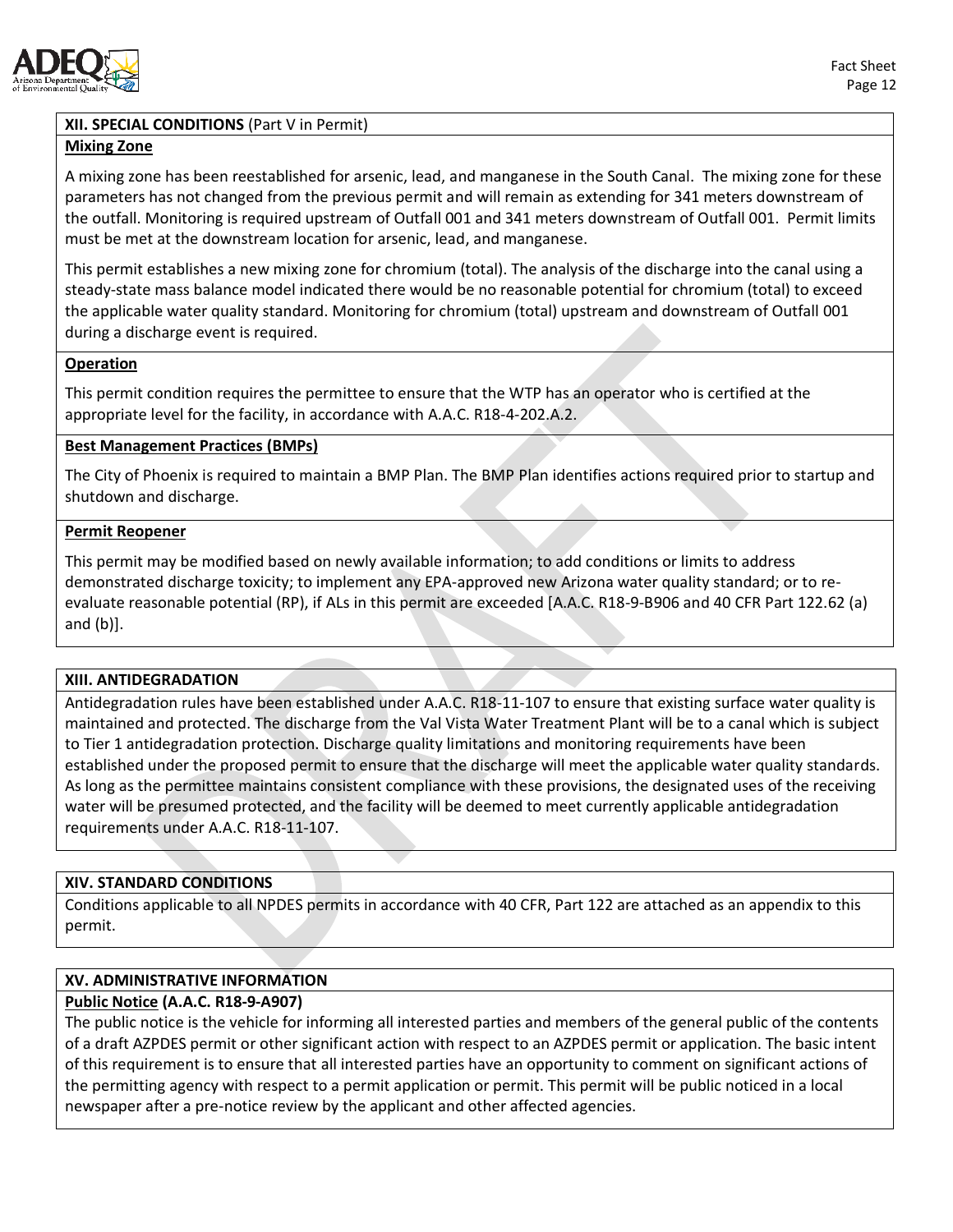

### **XV. ADMINISTRATIVE INFORMATION**

#### **Public Comment Period (A.A.C. R18-9-A908)**

Rules require that permits be public noticed in a newspaper of general circulation within the area affected by the facility or activity and provide a minimum of 30 calendar days for interested parties to respond in writing to ADEQ. After the closing of the public comment period, ADEQ is required to respond to all significant comments at the time a final permit decision is reached or at the same time a final permit is actually issued.

#### **Public Hearing (A.A.C R18-9-A908(B))**

A public hearing may be requested in writing by any interested party. The request should state the nature of the issues proposed to be raised during the hearing. A public hearing will be held if the Director determines there is a significant amount of interest expressed during the 30-day public comment period, or if significant new issues arise that were not considered during the permitting process.

#### **EPA Review (A.A.C. R18-9-A908(C)**

A copy of this draft permit and any revisions made to this draft as a result of public comments received will be sent to EPA Region 9 for review. If EPA objects to a provision of the draft, ADEQ will not issue the permit until the objection is resolved.

#### **XVI. ADDITIONAL INFORMATION**

Additional information relating to this proposed permit may be obtained from:

Arizona Department of Environmental Quality Water Quality Division – Surface Water Permits Unit Attn: Devin McAllister 1110 West Washington Street Phoenix, Arizona 85007

Or by contacting Devin McAllister at (602) 771 – 4374 or by e-mail at mcallister.devin@azdeq.gov.

#### **XVII. INFORMATION SOURCES**

While developing discharge limitations, monitoring requirements, and special conditions for the draft permit, the following information sources were used:

- 1. AZPDES Permit Application Forms 1 and 2C received September 19, 2018, along with supporting data, facility diagram, and maps submitted by the applicant with the application forms.
- 2. Mixing Zone application received by ADEQ on December 18, 2018.
- 3. Supplemental information to the application discussed during conference call received by ADEQ on December 18, 2018.
- 4. ADEQ files on Val Vista Water Treatment Plant Solids Handling Facility.
- 5. ADEQ Geographic Information System (GIS) Web site.
- 6. Arizona Administrative Code (AAC) Title 18, Chapter 11, Article 1, *Water Quality Standards for Surface Waters,* adopted December 31, 2016.
- 7. A.A.C. Title 18, Chapter 9, Article 9. *Arizona Pollutant Discharge Elimination System* rules.
- 8. Code of Federal Regulations (CFR) Title 40: